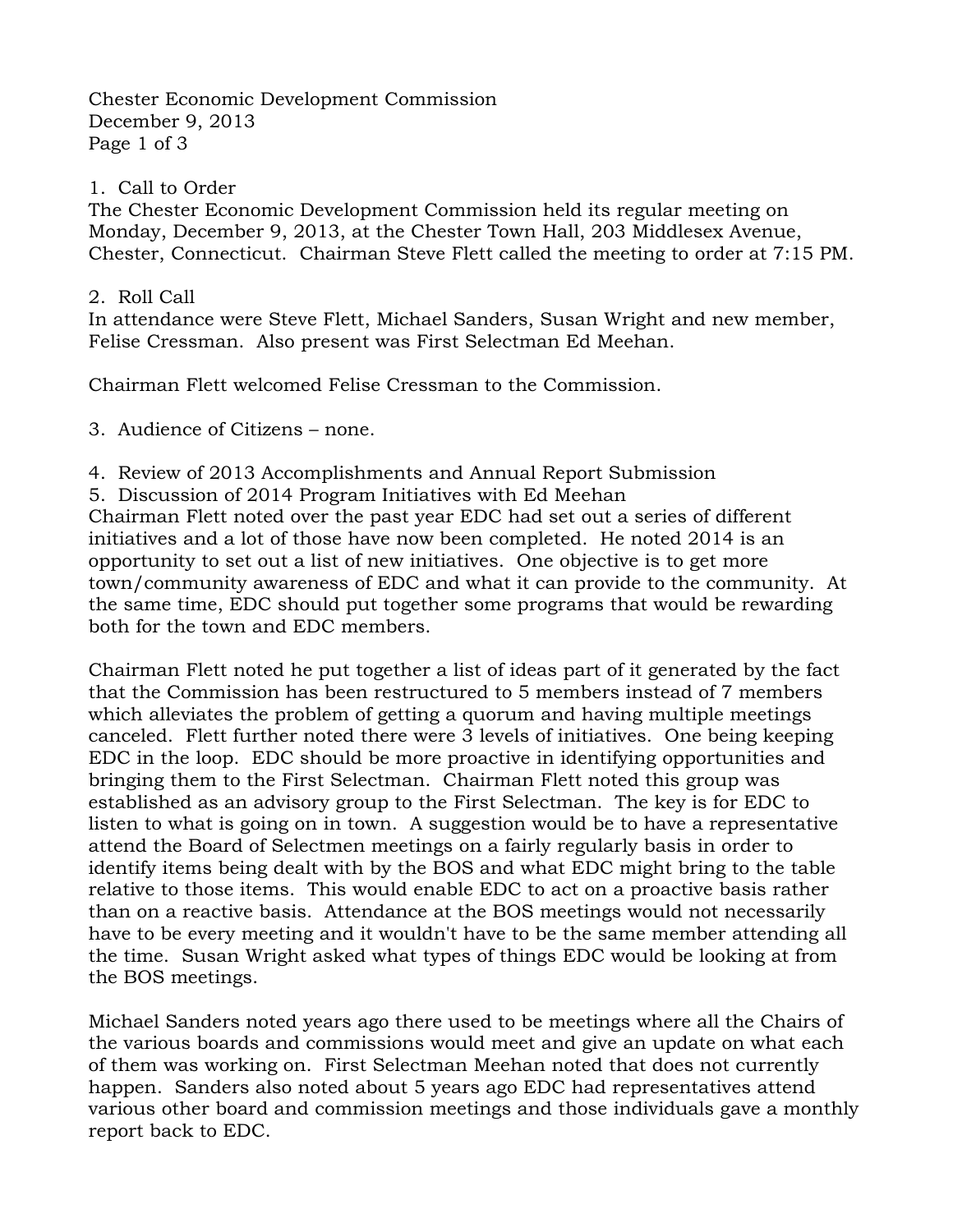Chester Economic Development Commission December 9, 2013 Page 2 of 3

Felise Cressman asked why Chester is not trying to get more businesses to move into town. The Town of Branford recently got 4 new businesses and Branford encourages new businesses. First Selectman Meehan noted there is a 25,000 square foot building vacant on Inspiration Lane. He urged the owner of that property to let him know if there are any prospects as the Town might be able to offer some incentives. Sanders noted advertising Chester is difficult – it does have great access to the highway but it also has a small labor market.

First Selectman Meehan noted he did an inventory of vacant properties about a year ago. He briefly reviewed the inventory. Chairman Flett noted EDC has been able to assist businesses that are looking to come to Chester. First Selectman Meehan noted discussions with Land Use Commissions are important.

There was a discussion regarding Town Regulations, past discussions regarding the Route 154 Corridor and the Village.

There was discussion as to whether or not EDC should be an ad hoc committee, rather than a Commission. What impact does EDC want to have for economic development.

Felise Cressman asked if businesses have been complaining. It was noted parking is a big issue in the Village. There should be more accessible parking, parking should be better lit and more signage. Felise noted the darkness of the Maple Street Parking Lot bothers her. If it was better lit, more people would use it.

There was discussion regarding having a series of presentations designed to assist existing businesses develop their businesses. The event recently held in Clinton was discussed.

With reference to the suggestion of attending BOS meetings, First Selectman Meehan noted he could keep EDC posted on what's going on and an EDC member could check the agendas to see what's on it to determine if there is an item that warrants attendance.

There was a lengthy discussion regarding the proposal of Aaron Manor to connect to the Town sewer system and whether EDC should present an opinion at the public hearing.

There was a suggestion EDC might meet quarterly with the option of augmenting these meetings with "special meetings" if necessary. Perhaps monthly or bi-monthly meetings could be held. It was decided to stay with the monthly meetings.

Topics for discussion for the January meeting were reviewed.